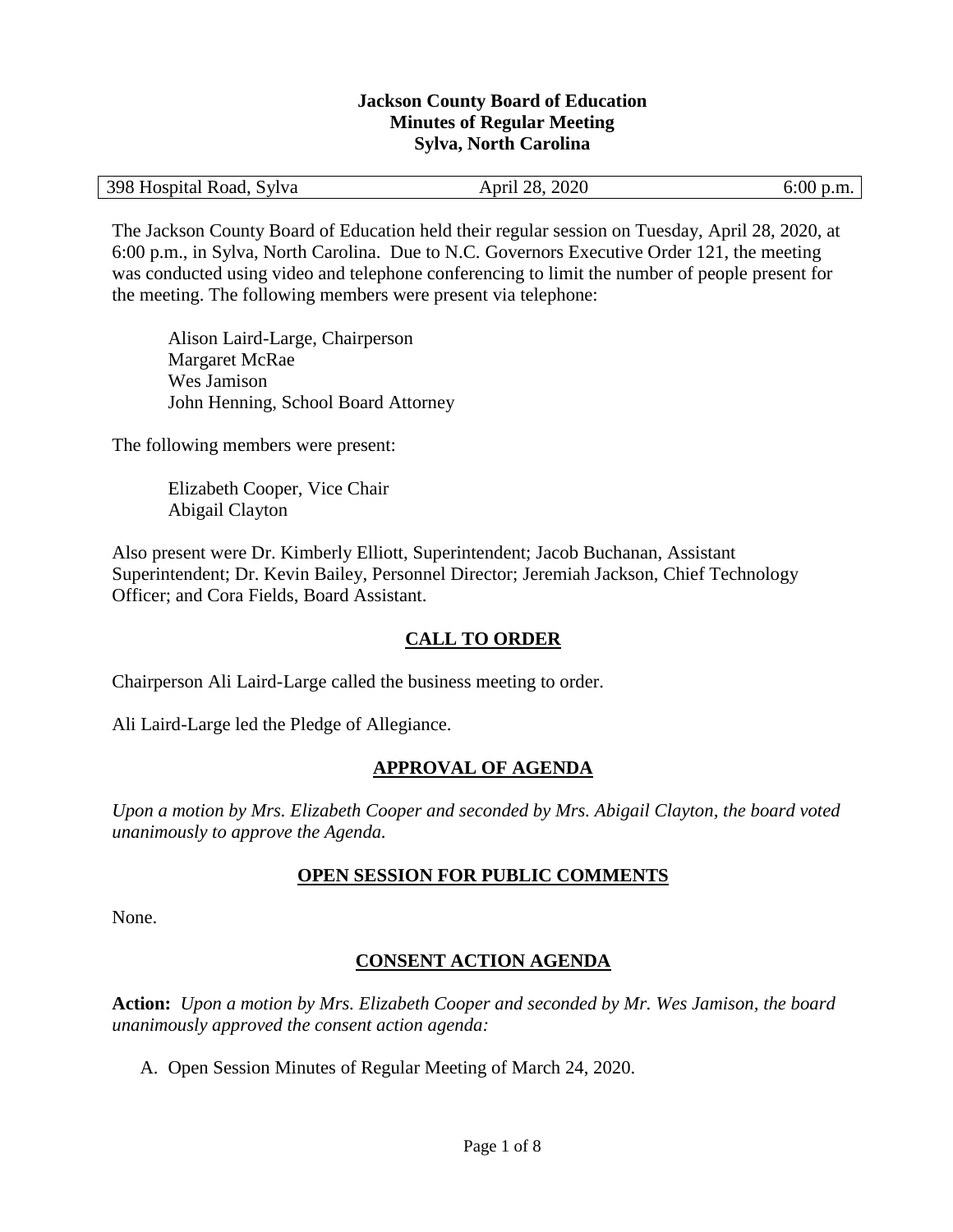### **INFORMATION AGENDA**

A. **Agenda Item**: Superintendent's Report

**Presenter:** Dr. Kim Elliott, Superintendent

Dr. Elliott commended the District Staff and School Principals for their work during this unprecedented time and reported on the following items:

- 1. Principals are planning for Proms and Graduations, utilizing social distancing and drive by events. Dr. Elliott thanked David Proffitt for posting this information.
- 2. Planning for Student Award Ceremonies is underway.
- 3. The State has provided new guidance on grading for the 2019-2020 school year and will be disseminated shortly.
- 4. Registration is on-going for all grades.
- 5. Students will continue remote learning Individual student surveys will be sent out by teachers.
- 6. Dr. Elliott announced that a \$300 dollar one-time bonus will be provided to essential staff who worked on site 50% of the time during the COVID 19 pandemic. Funding for substitute teachers will be used for these bonuses as a token of appreciate from the district.
- 7. Dr. Elliott spotlighted the following High School Senior Students:
	- Blue Ridge Early College
	- 1. Kaitlyn Stewart and Tristan Biddix Winners of the XIX Amendment Research Paper contest on "The History and Influence of the Nineteenth Amendment to the U.S. Constitution". This contest was for Junior and Seniors at Blue Ridge Early College. Each contestant had to submit a paper in range of 2,000-2,500 words (not including the Works Cited). This project was one part of the Cashiers 19th Centennial Celebration for the Cultural Enrichment Task Force of Vision Cashiers, Inc., a 501-C3 non-profit organization whose mission is "Improving Cashiers…today."
	- 2. Ashley Alvarez Receiving her Associates of Art Degree from SCC in addition to her High School Diploma. She has many offers from colleges and universities and plans to make a final decision in the next few weeks. Due to her stellar academic work, she was also a *QuestBridge* Finalist.
	- 3. Allison Morales Receiving her Associates of Art Degree from SCC in addition to her High School Diploma. She has decided that Western Carolina University is the school for her! Allison has been an elected member of the Student Government Association for four years. Her outstanding commitment to service and leadership shows the trust and respect she has gained from her classmates.
	- 4. William Hall Successfully completed his education at BREC. He is a shining example of how to help others. He has tremendous perseverance, which is recognized in his willingness and excitement to work in his job at the Humane Society every opportunity that he has. William's biggest strength is the positive affect that he has on the lives he touches daily, spreading joy, teaching those around him to live in the moment, and loving the simple things in life. He is that student who genuinely and undoubtedly makes your day.

Jackson Community School

1. Danielle Hutchinson - Winner of National History Day District Competition, Western Region  $1<sup>st</sup>$  place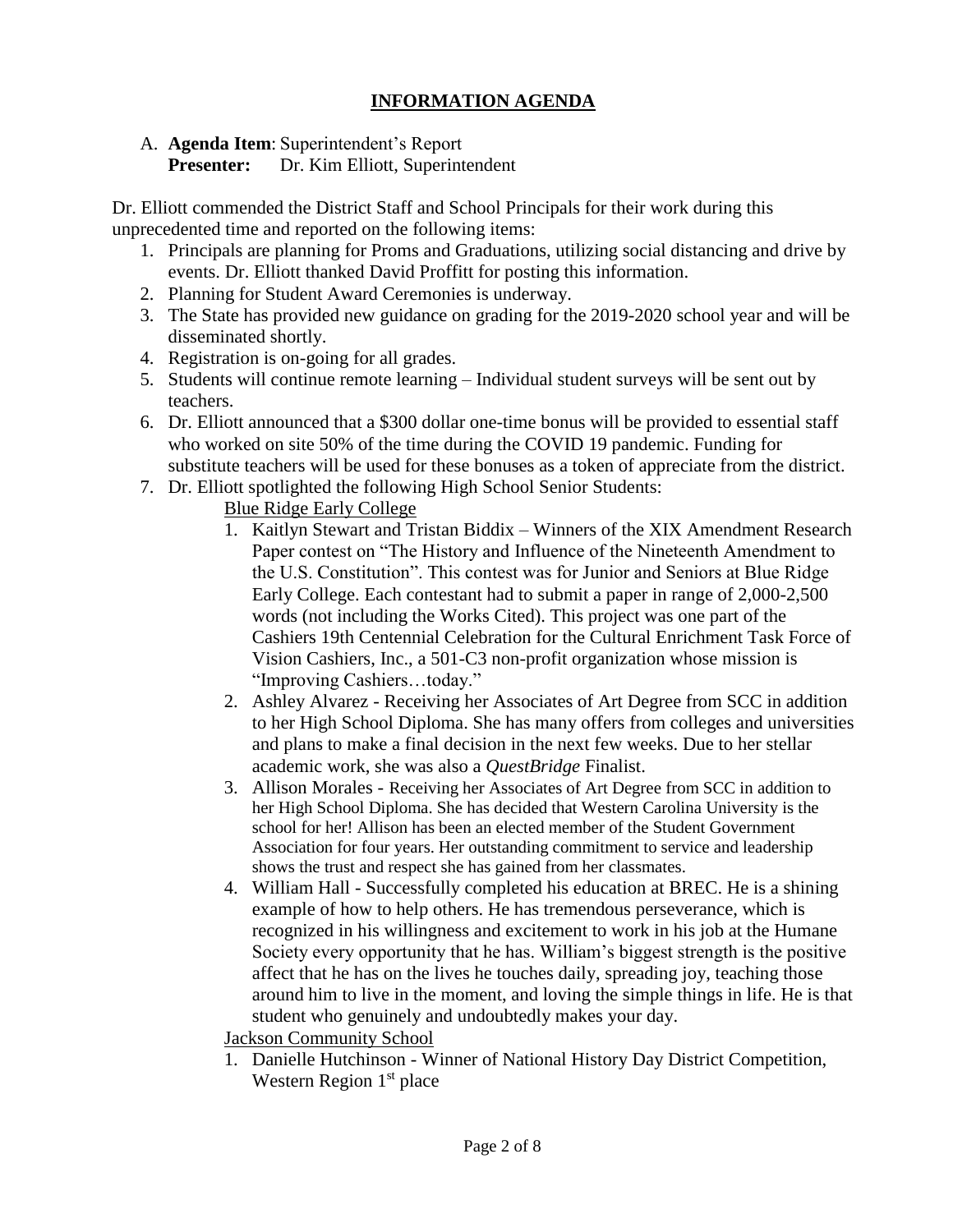- 2. Kylie Chatham Winner of National History Day District Competition, draWestern Region 1st place
- 3. Josia Smoker Winner of the Jackson County Arts Council art contest. This is quite an honor because the contest was held for all college and high school students in Jackson County as well as Cherokee High School.
- 4. Nick Mathis Worked with the custodian to keep our school clean. He helped serve lunch to JCS students with cafeteria staff. He worked at Ingles as part of his work training. There his evaluations were excellent. He worked in the cafeteria at SC and his work there was highly praised. Nick demonstrated a strong work ethic not only when working these jobs and his school-work.
- 5. Erick Brooks Outstanding JCS and CCP student. Erick is enrolled in Welding 131 at SCC where he currently maintains a 99.8 grade average. Erick's goals are to finish his Associate's degree in Welding at SCC; work with a welding travelling crew and return to Jackson County to open his own welding shop.

Jackson County Early College

- 1. Keanu Ammons New Century Scholarship all tuition for WCU SECU People Helping People Scholarship - \$ 10,000 in total Sol Schulman Scholarship - \$ 4,384 NTHS/BYF Scholarship - \$2,000 Jackson County Genealogical Society Scholarship - \$750
- 2. Mariana Ramirez Dreamer Scholarship Full Scholarship to Delaware State University
- 3. Kayla Broom Innovation Summit- \$12,000 High Point Scholarship- \$20,000 Siegfried Leadership Fellows- \$15,000
- 4. Carley Robertson WCU Grant CS Madison Academic Scholarship
- 5. Ethan Kompathoum Carolina Covenant Scholarship
- 6. Sam Plemmons New Century Scholars Scholarship

Smoky Mountain High School

- 1. Cayson Tiedge Full Tuition Scholarship to UNC-Chapel Hill
- 2. Kat Morgan PEO Scholarship \$2,500
- 3. Jenaya Reagan Golden Leaf Scholarship \$3,000 for 4 years
- 4. Brianna Ashe NC SECU Foundation Scholarship \$10,000
- 5. Shawn Byfield WNC Regional Scholarship Semifinalist \$1,000
- 6. Jadden Smith UTI Scholarship \$1,000
- 7. Clayton Frady Full Scholarship to play football at Gardner Webb
- 8. Danner Hill Commitment to play football at Maryville College
- 8. Dr. Elliott announced that planning is underway for the Board Budget Retreat. The Retreat will include the Board Chair and Vice-Chair, to assist in planning prior to the formal presentation to the Jackson County Commissioners.
- 9. Dr. Elliott thanked each of the Directors that have worked diligently during the past few months for keeping buses rolling, meals for students, and remote learning on every level.
- B. **Agenda Item**: Declared Surplus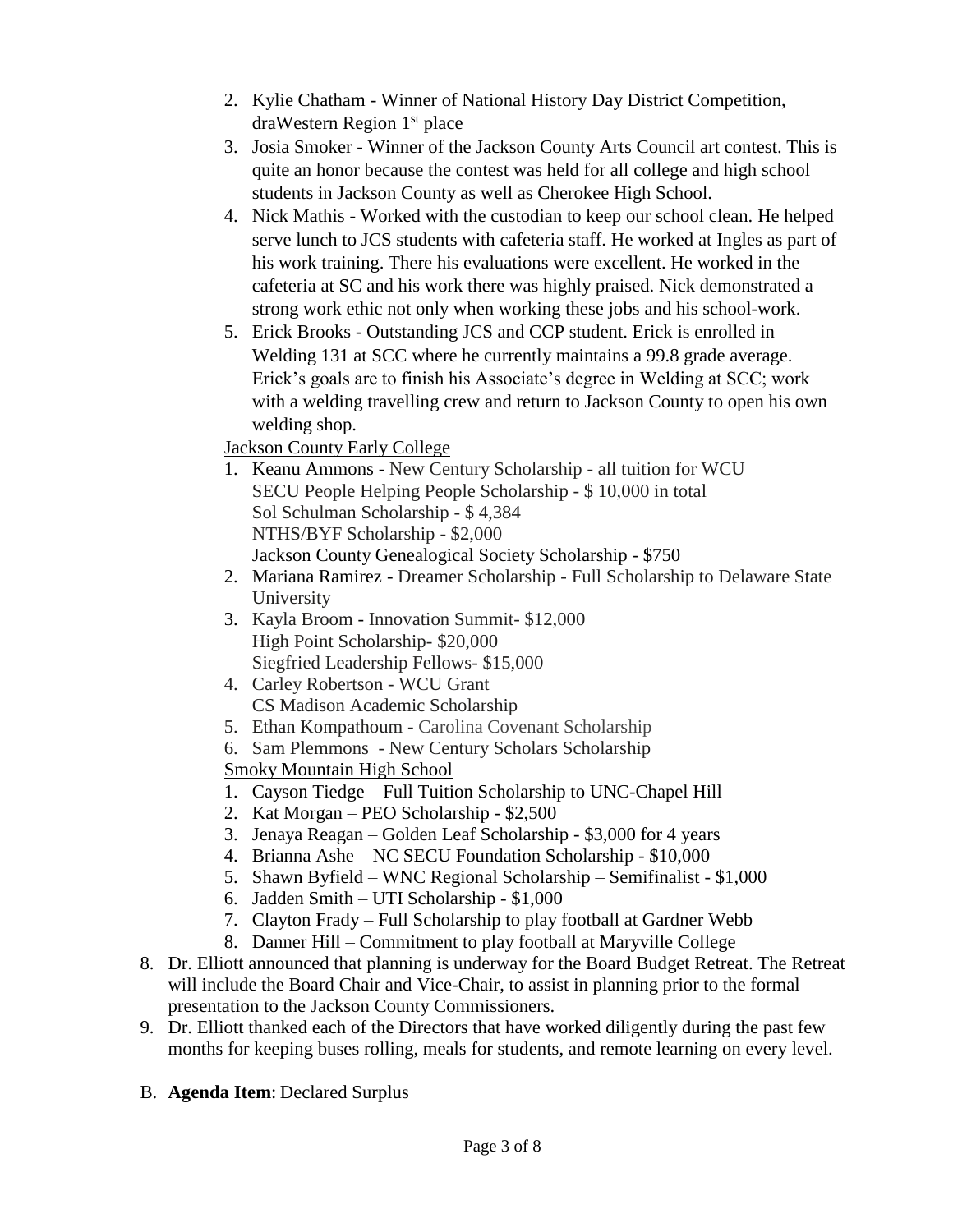**Presenter:** Mr. Jacob Buchanan, Assistant Superintendent, for Rhonda Hooper, Purchasing Specialist

Mr. Buchanan informed the board about the following item that was declared as surplus and will be sold on govdeals.com:

- 1. White 2002 Mazda School Bus Garage
- C. **Agenda Item**: Maintenance and Capital Projects Update **Presenter:** Mr. Jacob Buchanan, Assistant Superintendent, for Mr. Jason Watson, Maintenance Director

Mr. Buchanan provided the board with an update from Mr. Jason Watson on Maintenance and Capital Projects.

D. **Agenda Item**: Board Member Information Sessions **Presenter:** Mr. Jacob Buchanan, Assistant Superintendent

Mr. Buchanan informed the board that special Board Member Information Sessions are being planned for the following topics: Finance, Curriculum and Instruction, Extra-Curricular Programs, Exceptional Children Programs, and Operations. Mr. Buchanan asked the board members to contact the Superintendent, Board Chair, or him, about available dates for these meetings.

E. **Agenda Item**: Unaudited Financial Summary **Presenter:** Mr. Jacob Buchanan, Assistant Superintendent, for Kristie Walker, CFO

Mr. Buchanan presented the Unaudited Financial Summary as of April 28, 2020 for Mrs. Kristie Walker, Chief Financial Officer.

# **ACTION AGENDA**

A. **Agenda Item:**Budget Amendments **Presenter:** Mr. Jacob Buchanan, Assistant Superintendent, for Mrs. Kristie Walker, CFO

Mr. Buchanan presented budget amendments to the Local Current Expense Fund, Capital Outlay Fund, State Public School Fund, Federal Grant Fund, and Other Specific Revenue Fund and asked for board approval.

**Action**: *Upon a motion by Mrs. Elizabeth Cooper and seconded by Mrs. Abigail Clayton, the board voted unanimously to approve the budget amendments and transfers to the Local Current Expense Fund, Capital Outlay Fund, State Public School Fund, Federal Grant Fund, and Other Specific Revenue Fund.*

- B. **Agenda Item:** Approval to Waive Administration of K-2 Math Assessment for the Spring Semester 2020
	- **Presenter:** Mr. Jacob Buchanan, Assistant Superintendent, for Mrs. Laura Dills, Director of Elementary Education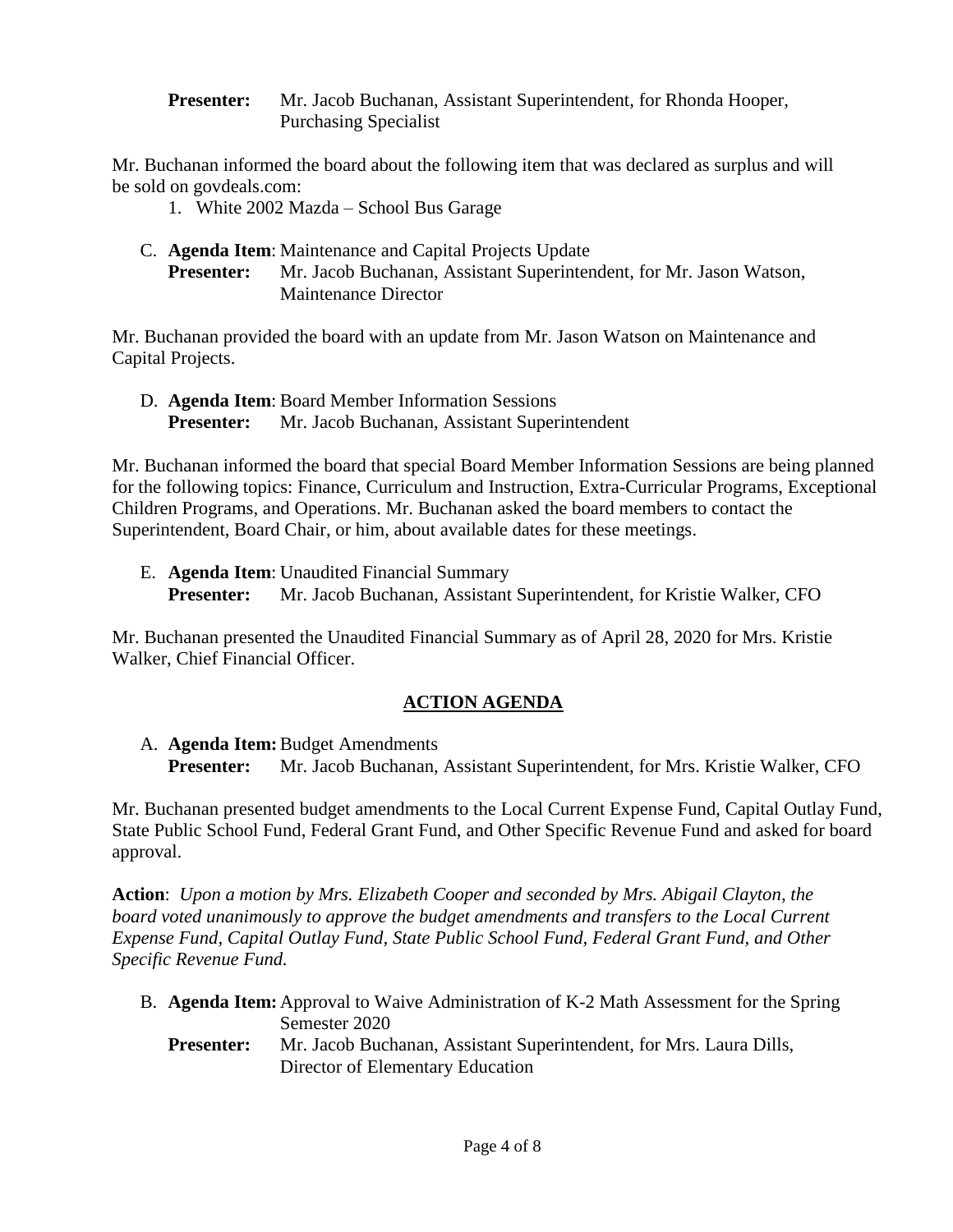Mr. Buchanan presented a request to Waive Administration of K-2 Math Assessment for the Spring Semester 2020, from Mrs. Laura Dills, Director of Elementary Education, and asked for board approval.

**Action**: *Upon a motion by Mrs. Elizabeth Cooper and seconded by Mrs. Abigail Clayton and Mrs. Margaret McRae, the board voted unanimously to Waive Administration of the K-2 Math Assessment for the Spring Semester 2020.*

C. **Agenda Item:**COPS Grant **Presenter:** Mr. Jacob Buchanan, Assistant Superintendent

Mr. Buchanan presented the Project Narrative for the COPS Grant and asked for board approval. This 25% match grant will provide replacement cameras on JCPS buses with enhanced capabilities. Funds from the previous sale of Bus Garage property will be used for the 25% match.

**Action**: *Upon a motion by Mrs. Elizabeth Cooper and seconded by Mrs. Abigail Clayton and Mr. Wes Jamison, the board voted unanimously to approve the COPS Grant.*

D. **Agenda Item:**MOU between JCPS and WCU – LEAP Program **Presenter:** Dr. Kimberly Elliott, Superintendent

Dr. Elliott presented the Memorandum of Understanding between JCPS – Cullowhee Valley Elementary School and WCU and the Cullowhee United Methodist Church for the LEAP Program and asked for board approval.

**Action**: *Upon a motion by Mrs. Elizabeth Cooper and seconded by Mrs. Abigail Clayton, the board voted unanimously to approve the LEAP Program MOU between JCPS and WCU.*

E. **Agenda Item:** Security Camera RFP Purchase Request **Presenter:** Mr. Jeremiah Jackson, Chief Technology Officer

Mr. Jackson presented the RFP matrix and proposal for the purchase of 49 additional Security Cameras from National Communications, Inc. and asked for board approval.

**Action**: *Upon a motion by Mrs. Elizabeth Cooper and seconded by Mrs. Abigail Clayton, the board voted unanimously to approve the purchase of additional Security Cameras from National Communications, Inc.*

F. **Agenda Item:** 1 to 1 Student Laptop Computer Purchase RFP **Presenter:** Mr. Jeremiah Jackson, Chief Technology Officer

Mr. Jackson presented the RFP evaluation matrix for the purchase of 1 to 1 Student Laptop Computers from Virtucom and asked for board approval.

**Action**: *Upon a motion by Mrs. Elizabeth Cooper and seconded by Mrs. Abigail Clayton, the board voted unanimously to approve the purchase of 1 to 1 Student Laptop Computers from Virtucom.*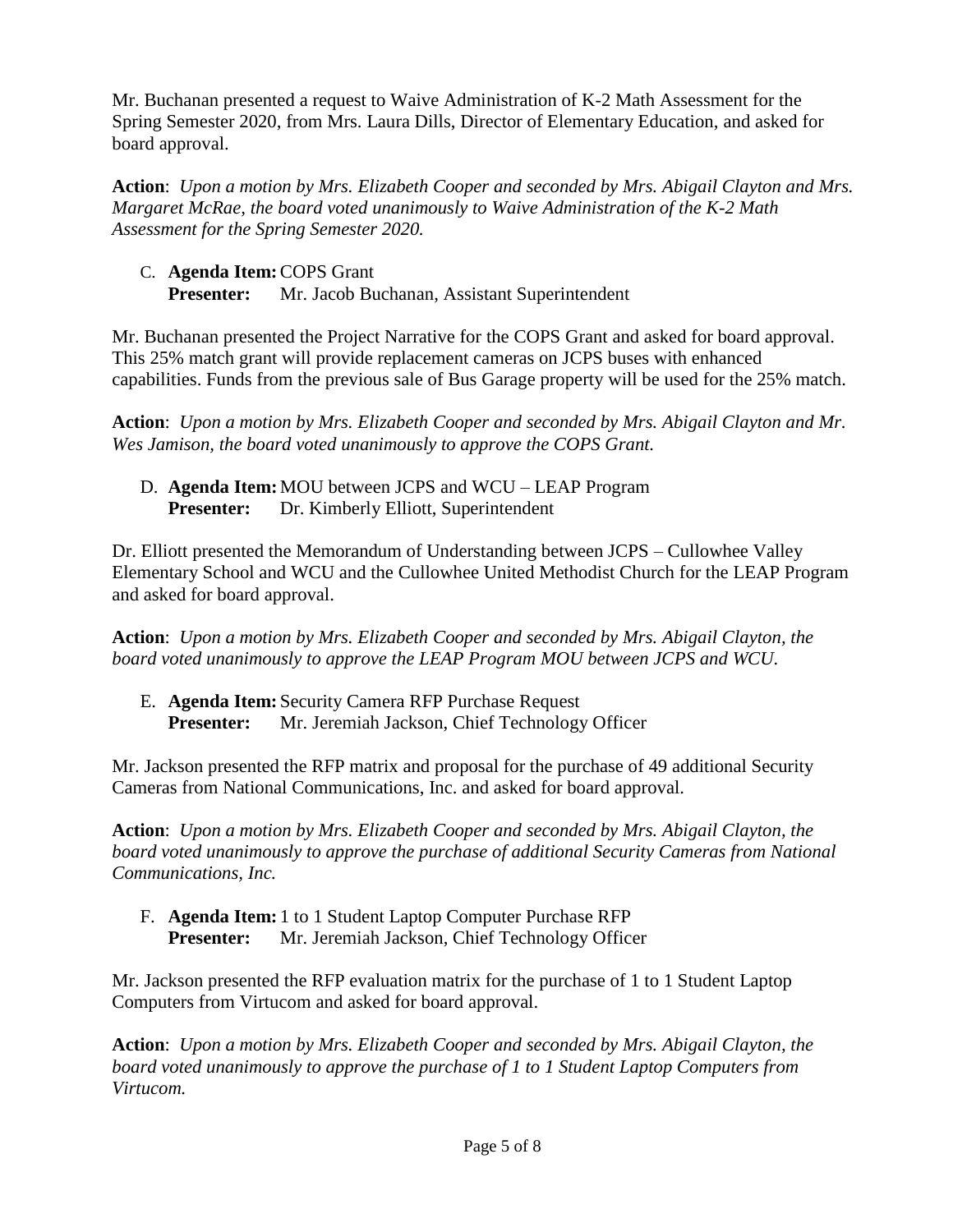#### G. **Agenda Item:** Policy Updates

**Presenter:** Dr. Kimberly Elliott, Superintendent

Policy Updates - Minor Changes:

- 1. Parental Involvement (1310/4002)
- 2. Governing Principals Professional Development (1600)
- 3. Online Instruction (3102)
- 4. Web Page Development (3227/7322)
- 5. School Calendar and Time for Learning (3300)
- 6. Students at Risk of Academic Failure (3405)
- 7. Student Promotion and Accountability (3420)
- 8. Alternative Learning Programs/Schools (3470/4305)
- 9. Counseling Programs (3610)
- 10. Staff-Student Relations (4040/7310)
- 11. Unsafe School Choice Transfer (4152)
- 12. Release of Students from School (4210)
- 13. Student Discipline Records (4345)
- 14. News Media Relations (5040)
- 15. School Bus Idling (6306)
- 16. Workday and Overtime (7500)
- 17. Compliance with State Board of Education Employment Policies (7505)
- 18. Leave (7510)
- 19. Voluntary Shared Leave (7540)
- 20. Superintendent Evaluation (7805)

Dr. Elliott presented the minor changes to the above listed policies and asked for board approval.

**Action**: *Upon a motion by Mrs. Elizabeth Cooper and seconded by Mrs. Abigail Clayton, the board voted unanimously to approve the minor changes to the above listed policies.*

## **CLOSED SESSION**

*The board unanimously approved a motion by Mrs. Elizabeth Cooper and seconded by Mrs. Abigail Clayton, to enter into closed session pursuant to G.S. 143.318.11 for the following purposes: under subsection; (a) (1) to prevent the disclosure of privileged or confidential personnel information pursuant to G.S. 115C-319-32 and (a) (3) to discuss matters protected by attorney-client privilege.* 

*Upon a motion by Mrs. Elizabeth Cooper and seconded by Mr. Abigail Clayton, the board voted unanimously to return to open session.*

## **OPEN SESSION**

## **PERSONNEL ACTION AGENDA**

**Action:** *Upon a motion made by Mrs. Elizabeth Cooper and seconded by Mrs. Abigail Clayton, the board voted unanimously to approve the personnel agenda as recommended by Dr. Elliott. The board unanimously approved the following recommendations:*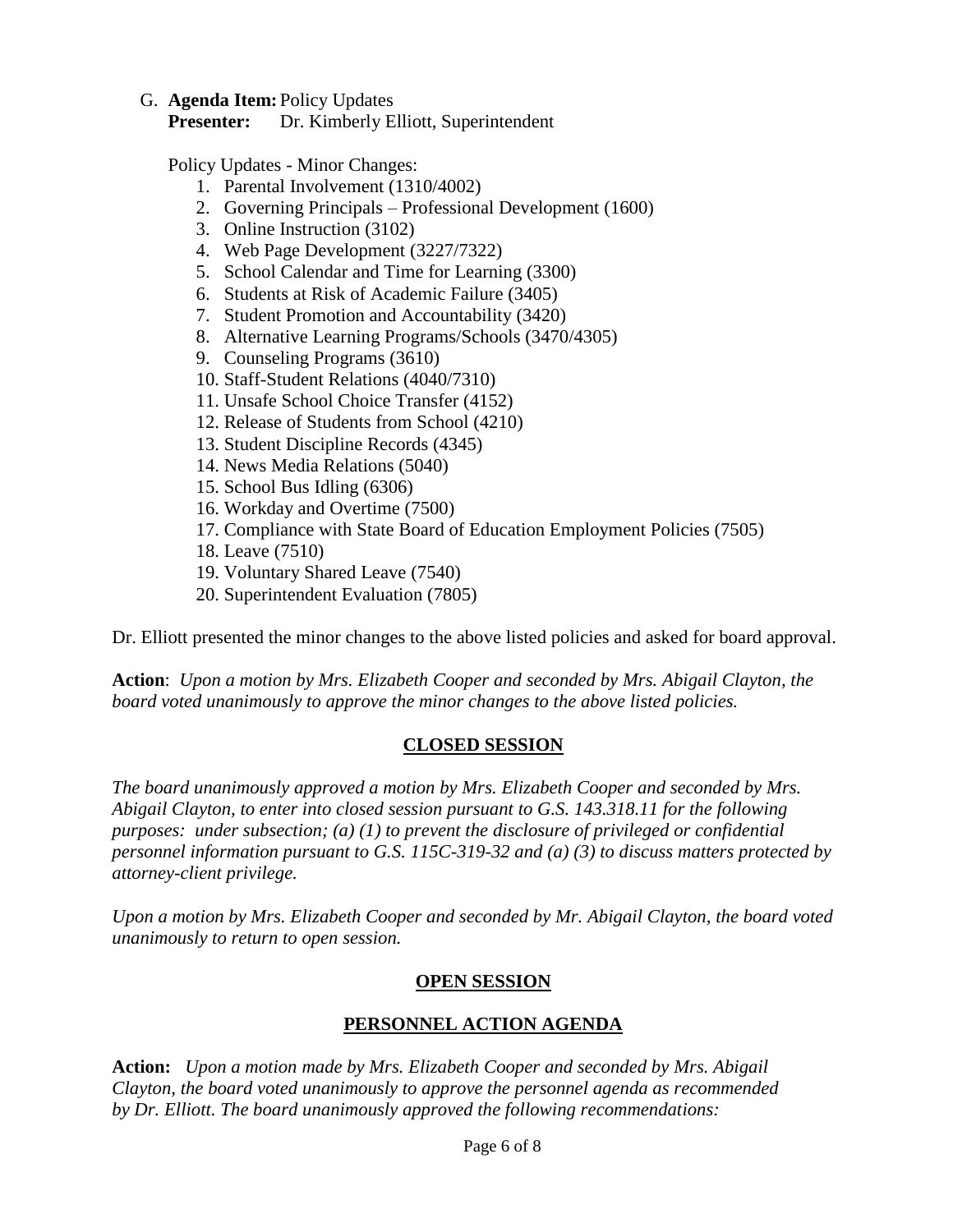#### **Employee Recommendations:**

- 1. Bean, Charles Activity Bus Driver, Smoky Mountain High School
- 2. Davis, Megan Bus Driver, Scotts Creek Elementary School
- 3. Kokot, Dustin PE Safety Assistant, Fairview Elementary School
- 4. Laney, Daryl Substitute Bus Driver, Cullowhee Valley Elementary School
- 5. Laney, Melissa Substitute School Nutrition Assistant, FES, SMHS, CVES, SCES, SMES
- 6. Watson, Tracy Substitute Bus Driver and Activity Bus Driver, Fairview Elementary **School**

### **Employee Resignations:**

- 1. Bharathae-Lane, Kullen Tutor, Jackson Community School
- 2. Laney, Melissa School Nutrition Assistant, Fairview Elementary School
- 3. Lanspery, Jamie Ann Teacher Assistant, Smokey Mountain Elementary School
- 4. Nashif, Miranda Afterschool Assistant, Scotts Creek Elementary School
- 5. Parsons, Jonathan Head Coach Junior Varsity Men's Soccer, Smoky Mountain High School
- 6. Parsons, Stephen Assistant Coach Men's Soccer, Smoky Mountain High School
- 7. Powell, Daniel Brady Custodian and Bus Driver, Cullowhee Valley Elementary **School**

#### **Special Requests – Leave of Absence:**

1. Stephens, Chelsea – Teacher, Scotts Creek Elementary School

### **Staff, Non-Staff and Returning Coach Recommendations:**

- 1. Ange, Ethan District Middle School Assistant Coach Baseball, Smoky Mountain High School
- 2. Cauley, Jeremy Assistant Athletic Director Spring Sports, Smoky Mountain High School
- 3. Douthit, Taylor Assistant Coach District Women's Soccer, Smoky Mountain High **School**
- 4. Mitchell, Josh Assistant Coach Baseball, Scotts Creek Elementary School
- 5. Mull, Joey Volunteer Assistant Coach Softball, Scotts Creek Elementary School
- 6. Phillips, Larry Volunteer Assistant Coach Baseball, Scotts Creek Elementary **School**
- 7. Winchester, Travis Volunteer Assistant Coach Baseball, District-wide

### **FYI – BOARD ACTION NOT REQUIRED**

#### **Transfers:**

1. Kokot, Dustin – From PE Safety Assistant to Custodian, Fairview Elementary School

### **ANNOUNCEMENTS**

**The next regularly scheduled business meeting of the Board of Education is May 19, 2020, at 6:00 p.m., at the Administrative Offices of the Board of Education, Sylva, North Carolina. This meeting will be conducted using telephone and video conferencing technology.**